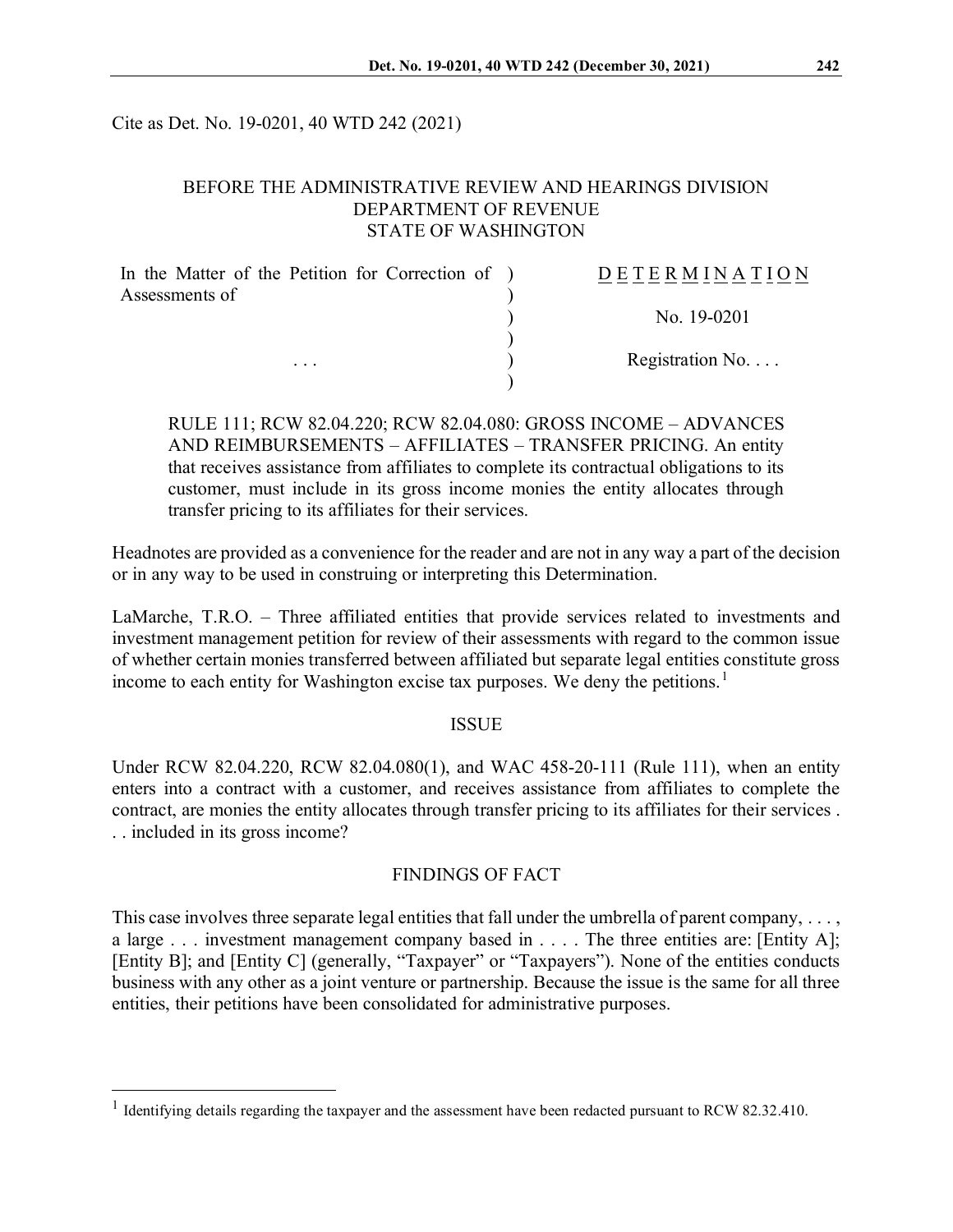**[Entity A]**. [Entity A] operates as a portfolio manager and investment advisor and provides its services to a wide range of investors. [Entity A] also launches and manages many kinds of mutual funds for its clients. The [Entity A] accounts at issue are listed by [Entity A] as Account Nos. . . . [1] Client Business Expense; . . . [2] Expense; and . . . [3] Securities Lending Fees.

The Department of Revenue's (Department) Audit Division (Audit) audited [Entity A's] business activities for the period from June 30, 2010, through December 31, 2016. With regard to the disputed transactions, [Entity A] said that it entered into certain contracts with customers but could not perform some or all of the work itself, so it acquired the assistance of other [affiliated] entities to perform that work. [Those other affiliated entities did not themselves enter into contracts with the customers for this work.] [Entity A] indicated that under its transfer pricing policy, the work of the other entities would be evaluated based on the value each contributed, and that the fees earned from the contract would be split between them accordingly. [Entity A] stated that it used Account Nos.  $\dots$  [1],  $\dots$  [2], and  $\dots$  [3] to assign fee revenues to the entities for the work they performed.

Audit noted that [Entity A] recognized and recorded all revenue from the contracts and included it in its trial balance. [Entity A] posted the amounts owed to . . . affiliates for their work on the contracts in contra-revenue Account Nos.  $\dots$  [1],  $\dots$  [2], and  $\dots$  [3], which it used to offset gross revenues in its normal revenue accounts. For federal tax purposes, payments made to affiliates were applied as contra revenue, and netted when reporting income on line 1a of the federal return.[[2](#page-1-0)]

[Entity A] also deducted the amounts in Account Nos.  $\dots$  [1],  $\dots$  [2], and  $\dots$  [3] from its measure of Washington B&O tax. Audit concluded that the accounts at issue were expense accounts and disallowed the deductions on the grounds that, for Washington State B&O tax purposes, the amounts in the accounts should be included in [Entity A's] gross income. The Department issued an assessment on July 16, 2018, Document No.  $\dots$ ,  $3$  in the amount of \$ $\dots$ .  $4$  [Entity A] did not pay the assessment, but timely filed a petition for review.

**[Entity B].** [Entity B] provides financial advisory services to a variety of clients, and is registered as an investment advisor with the U.S. Securities and Exchange Commission (SEC). The [Entity B] accounts at issue are listed by [Entity B] as Account Nos. . . . [1] Client Business Expense and . . . [2] Expense.

Audit audited [Entity B's] business activities for the period from June 30, 2010, through December 31, 2016. Audit found that, like [Entity A], [Entity B] recognized and recorded all revenue from the contracts [for which it received assistance from affiliates], included it in its trial balance, and deducted the amounts [it paid affiliates] from its gross income when calculating its B&O tax

<span id="page-1-0"></span> $[^2$  A "contra account" is where events are recorded that are contrary to a general ledger parent account, also called a relating account. Contra accounts allow reporting of the true value of a firm's assets. The balance of the contra account will offset its parent account while still preserving the value of the transactions recognized in the relating account. https://study.com/academy/lesson/contra-account-definition-examples.html (last accessed August 31, 2020).]

<span id="page-1-2"></span><span id="page-1-1"></span><sup>&</sup>lt;sup>3</sup> Document No. . . . , issued to . . . [Entity A] on July 16, 2018, totaled \$. . . , which consisted of \$. . . in International Investment Management Services (IIMS) B&O tax; \$. . . in interest; \$. . . in substantial underpayment penalties; and \$. . . in delinquent return penalties. Taxpayer made a payment of \$. . . [approximately 15 percent of total amount due]. <sup>4</sup> All figures are rounded unless otherwise noted.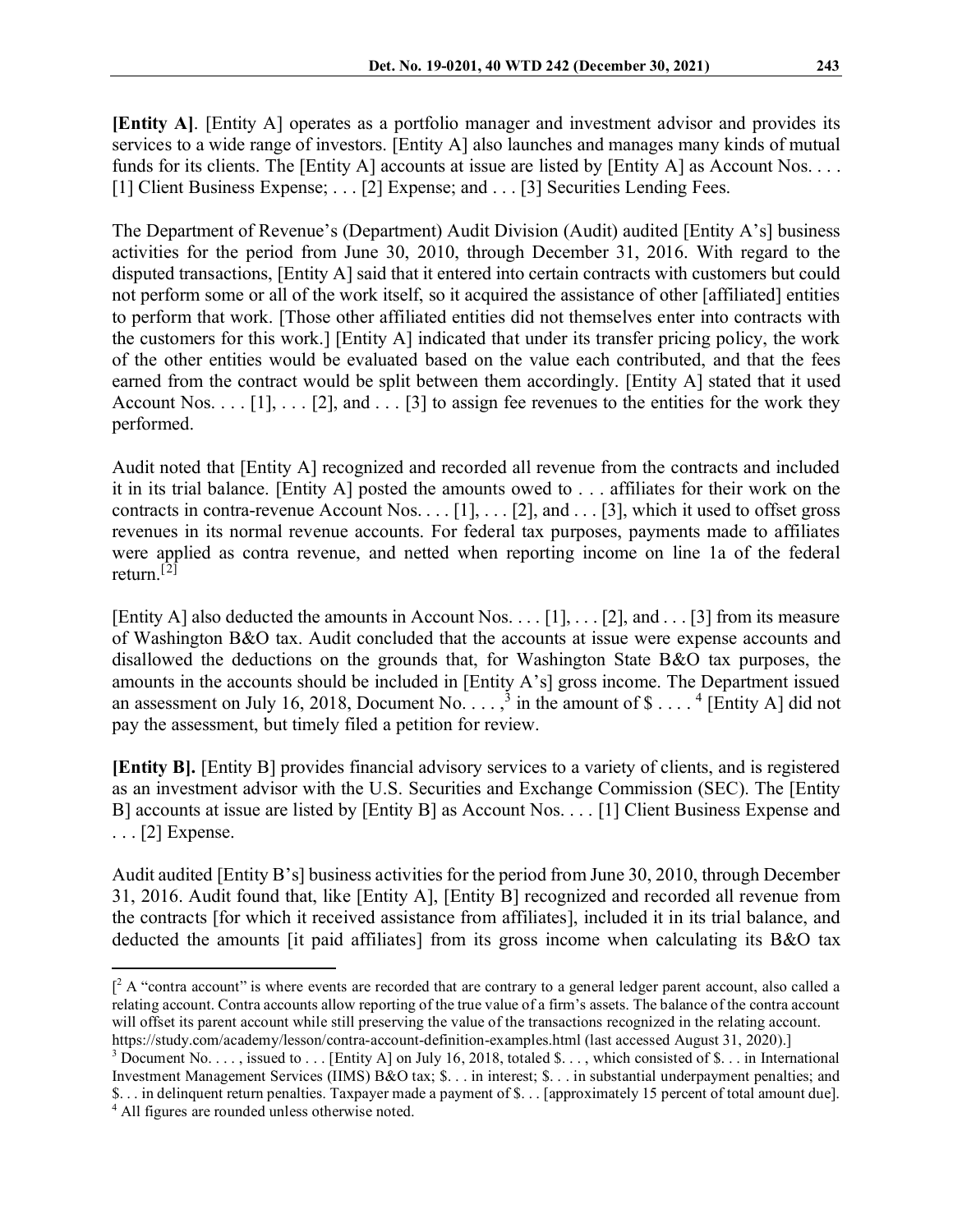liability. As with [Entity A], Audit disallowed the deductions on the grounds that the amounts in the accounts reflected expenses that should be included in [Entity B's] measure of gross income for Washington B&O tax purposes. The Department issued an assessment on July 13, 2018, Document No.  $\dots$ ,<sup>[5](#page-2-0)</sup> in the amount of  $\text{\$}\dots$  [Entity B] did not pay the assessment, but timely filed a petition for review.

**[Entity C]**. [Entity C] acts as a distributor of various [affiliate]-sponsored mutual funds, exchangetraded funds and certain municipal securities. The company receives distribution and service fees from the funds it distributes and, in turn, distributes fees to third-party broker-dealers selling the funds. The company is registered as a broker-dealer under the Securities Exchange Act of 1934 and is a member of the Financial Industry Regulatory Authority. The [Entity C] account at issue is listed by [Entity C] as Account No.  $\ldots$  [4] ( $\ldots$  Service Contra-Revenue).

Audit audited [Entity C] for the period from June 30, 2010, through December 31, 2016. Audit found that like [Entity A] and [Entity B], [Entity C] recognized and recorded all revenue from the contracts [for which it received assistance from affiliates], included it in its trial balance, and deducted the amounts [it paid affiliates] from its gross income when calculating its B&O tax liability. As with the other Taxpayers, Audit disallowed the deductions on the grounds that the amounts in the accounts reflected expenses that should be included in [Entity C's] measure of gross income for Washington B&O tax purposes. The Department issued an assessment on August 8, 2018, Document No.  $\dots$ , <sup>[6](#page-2-1)</sup> in the amount of \$.... [Entity C] did not pay the assessment, but timely filed a petition for review.

After filing their petitions, Taxpayers provided copies of contracts to serve as examples of the transactions that earned the kind of income that is in dispute here. All of the contracts indicate that only one [affiliated] entity enters into a contract with the customer. Taxpayers indicate that SEC rules and other restrictions often do not allow a single [affiliated] entity to perform all services contemplated in a contract. In these instances, the contracting entity obtains the assistance of other [affiliated] entities who have employees with the experience, knowledge, and credentials to perform the services the contracting entity cannot.

Taxpayers also provided documents showing the relationships between the [affiliated] entities in these kinds of transactions, and how each entity is paid for the services it provides, as follows.

### SG and [Client] Services<sup>[7](#page-2-2)</sup> document

Taxpayers provided an untitled document (hereinafter "Fees Document") that indicates in 2017, certain [Taxpayer] affiliates did business with each other with regard to certain investment management services provided to customers. The document explains that each entity receives a

<span id="page-2-0"></span><sup>&</sup>lt;sup>5</sup> Document No., issued to [Entity B] on July 13, 2018, in the amount of  $\$\ldots$ , consisted of  $\$\ldots$  in IIMS B&O tax; \$ . . . in interest; and \$ . . . in delinquent return penalties. Taxpayer made a payment of \$ . . . [approximately 18 percent of total amount due] applied to the balance.

<span id="page-2-1"></span> $6$  Document No. . . . , issued to [Entity C] on August 8, 2018, in the amount of  $\$\ldots$ , consisted of  $\$\ldots$  in IIMS B&O tax; \$ . . . in interest; \$ . . . in delinquent return penalties; \$ . . . in unregistered business penalties; and \$ . . . in substantial underpayment penalties.

<span id="page-2-2"></span><sup>&</sup>lt;sup>7</sup> "ISG" refers to "Investment Strategy Group." "[Client Services]" refers to [another service provided by Taxpayer]. Neither are . . . [separate] entities, but rather represent functions within the . . . [Taxpayer] group.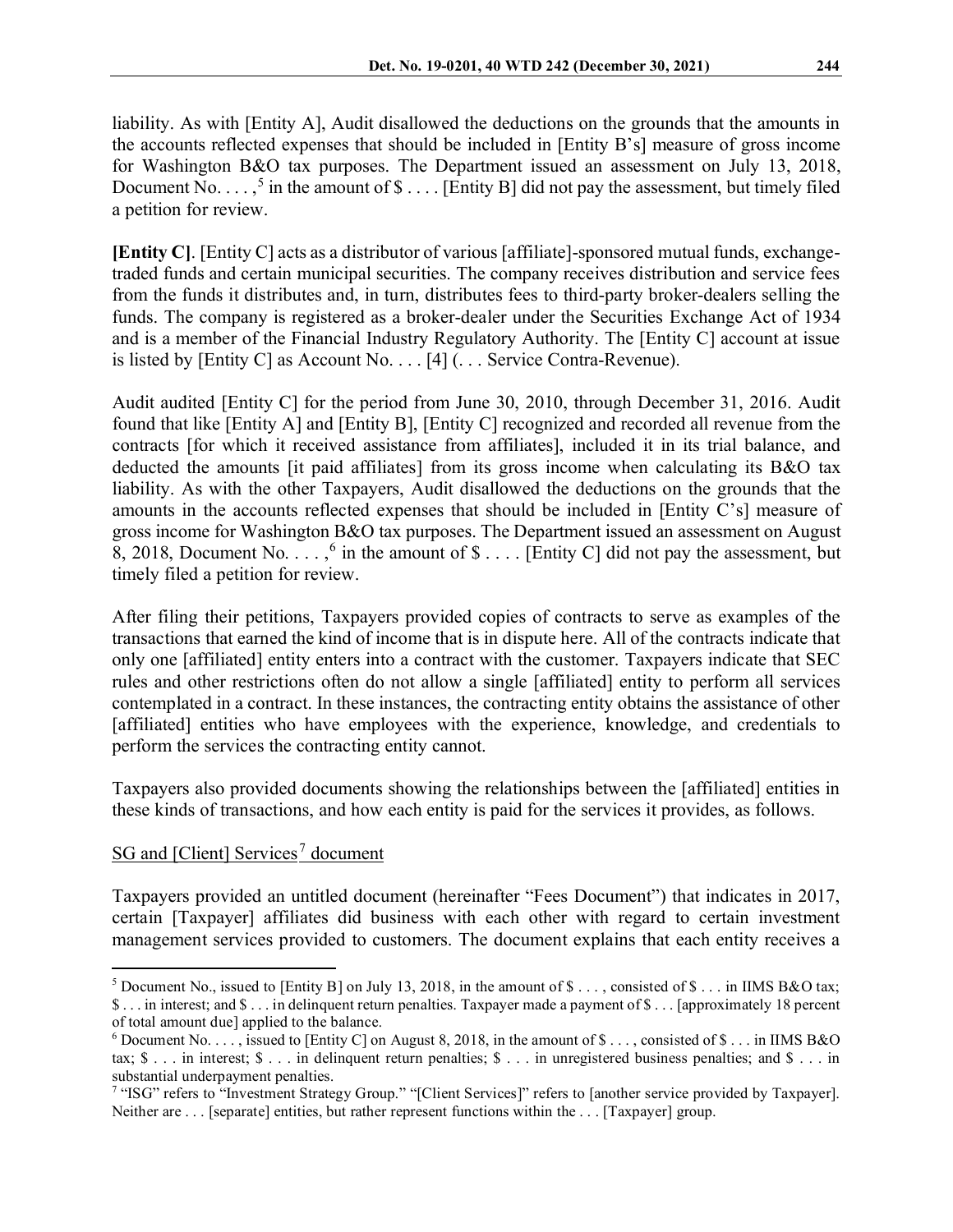portion of the services income, which is governed by a "transfer pricing policy." Fees Document, at 1. It explains how the entities determine the relative percentage of the fees to which they are entitled, as follows:

The split is determined by the degree to which each function contributes to the creation of value for [Taxpayer]. [Taxpayer's] products require different degrees of involvement of PMs<sup>[8](#page-3-0)</sup> based on the extent to which these are passively or actively managed. In addition, [Client Services] efforts on their distribution activities are correlated to the level of education needed by financial intermediaries and investors in each PM strategy.

*Id.*, at 4. The Fees Document goes on to explain the reasons why some services may justify a larger fee than others:

[M]anagement of the respective PM strategies requires different levels of activity and expertise, and accordingly, the ISG fee charged depends on the strategy (active versus passive) and asset class (equity versus fixed income). The fee split for [Client Services] is the difference from the investment management fee after the percentage corresponding to the fee split for ISG services in their respective strategies, and reflects the level of [Client Services] activity conducted for each strategy.

*Id.*, at 4. The Fees Document also provides a chart setting forth relative percentages paid based on the nature of the activities performed.

### Master Investment Delegation Agreement

The Master Investment Delegation Agreement (Delegation Agreement), effective . . . 2010, is an example of how [Taxpayer] entities facilitate the sharing of employee labor and other resources with regard to the fulfillment of certain services in contracts that a single [Taxpayer] entity cannot perform by itself. The Delegation Agreement provides that any one of the entities can act in the role of "Delegator" and delegate the performance of certain investment management services to another [Taxpayer] entity who acts as a "Delegatee." Delegation Agreement, at 1 Section 4 of the agreement states that the Delegatee is entitled to remuneration, consistent with the amount charged for a comparable transaction by unrelated parties in an arms-length transaction and in the manner set forth in the agreement's Schedule B. *Id*., at 2.

Schedule B of the Delegation Agreement provides that the Delegator is required to pay fees to the Delegatee, and indicates that the fees shall be paid to the Delagatee exclusive of any value added taxes or other indirect taxes, which shall be charged separately to the Delegator, if applicable. Schedule B also permits Delegatees to engage affiliates to provide ancillary services (not to include investment management services) or personnel in connection with Delagatee's performance of services for the Delagator, and the Delagatee may direct the Delegator to pay the applicable portion of any fees payable to that affiliate.

Section 13 discusses delegation and states, "[T]he Delegatee shall have the right to appoint any member in the [Taxpayer] Group as its subadviser or to subcontract with any member of

<span id="page-3-0"></span><sup>8</sup> "PM" stands for portfolio manager.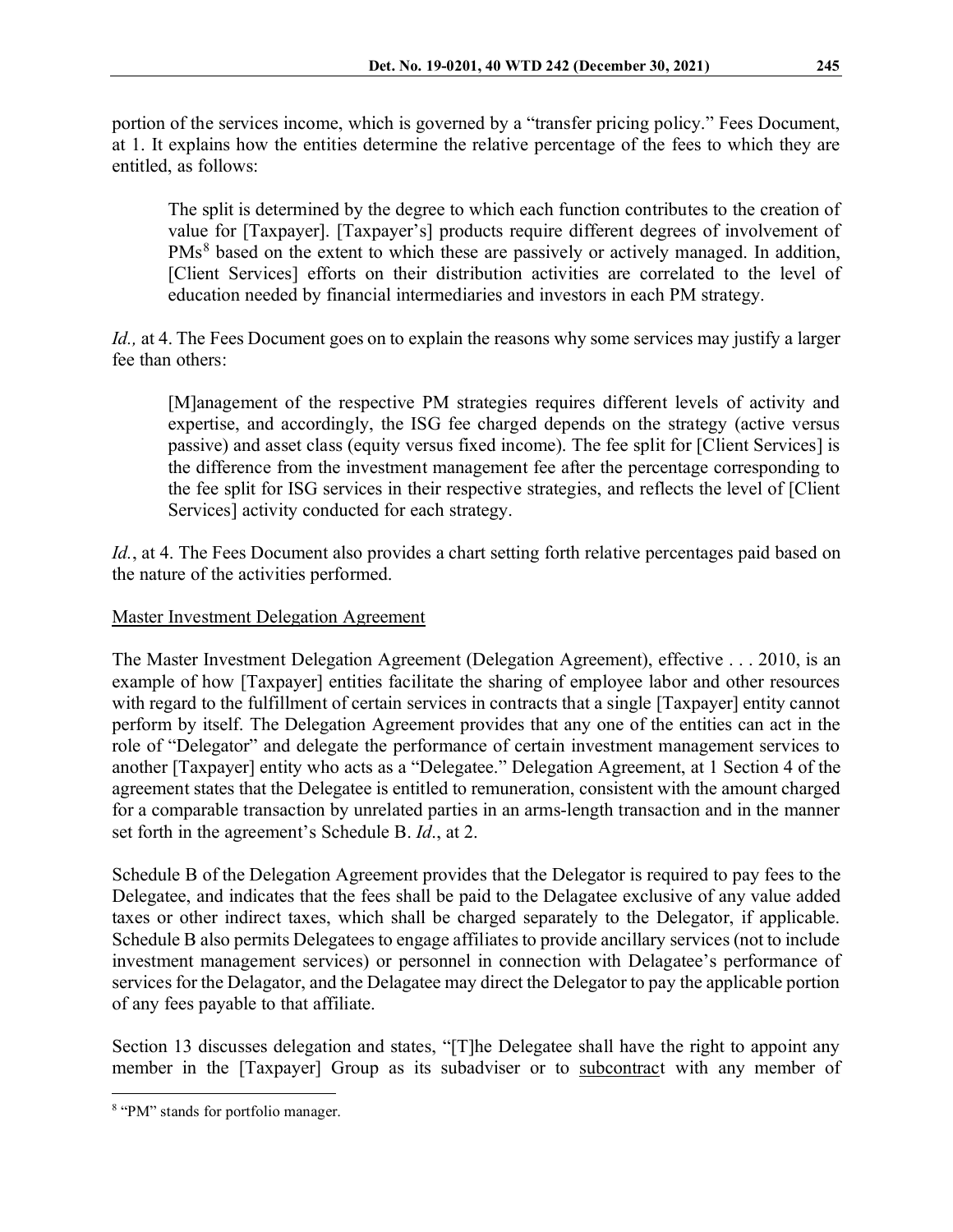the [Taxpayer] Group to perform the services to be provided." Delegation Agreement, at 7

(emphasis provided). Section 14 discusses the relationship between the parties and states that nothing in the agreement "shall be construed" to create the relationship of employer and employee, or constitute the parties as "partners, joint venture partners, co-owners or otherwise as participants in a joint or common undertaking." *Id.*, at 7.

## The Master Sales Support Services Agreement (Services Agreement)

The Services Agreement, effective . . . 2010, is similar to the Delegation Agreement, except that it pertains to sales support rather than investment management services. The [Taxpayer] entity that needs the sales support services of another is deemed the "Service Receiver," and the entity that provides the services is deemed the "Service Provider." Services Agreement, at 1. The agreement states in Section 10, "The Service Provider shall have the right to subcontract with any member of the [Taxpayer] Group to perform the services provided," subject to regulatory approval and the subcontractor's agreement and compliance with the terms of the Services Agreement. *Id.*, at 10 (emphasis provided). The Services Agreement provides that the Service Receiver is required to pay fees to the Service Provider in a manner virtually identical to that of the Delegation Agreement.

Taxpayers indicate that after each contract is completed, a third-party "Transfer Pricing Group" determines the value each entity contributed to the job, presumably per the terms listed in documents like the Fee Document, and facilitates the dispersal of the contract proceeds on that basis. For example, if [Entity B] completed a \$100 contract with the help of a second [Taxpayer] entity, and the Transfer Pricing Group determined that the other entity provided 20% of the value of the services, \$20 of the proceeds would be allocated to the second entity. However, [Entity B] would recognize the entire \$100 on its trial balance and post the \$20 allocated to the other entity in a contra-revenue account of the kind in dispute here.

Continuing with the example, when filing its federal income tax returns, [Entity B] would report a net of \$80 in total gross income for federal income tax purposes (the \$100 less a contra revenue amount of \$20, representing the amount allocated to the second entity). The second entity would report the \$20 as its own gross income.

When Taxpayers calculated gross income for Washington State B&O tax purposes, they apparently used an approach similar to the one they used when calculating income for federal tax purposes—subtracting the contra-revenue accounts from the gross proceeds of their contracts, and reporting the net amount as income. As indicated above, Audit concluded that the amounts in the contra revenue accounts were business expenses which, for B&O tax purposes under Washington law, must be included in gross income when calculating B&O tax.

# ANALYSIS

The B&O tax is imposed for the act or privilege of engaging in business activities in this state. RCW 82.04.220. RCW 82.04.290(1) provides a tax classification for persons who provide international investment management services (IIMS).<sup>[9](#page-4-0)</sup> "Gross income of the business" is defined in RCW 82.04.080(1) as:

<span id="page-4-0"></span><sup>&</sup>lt;sup>9</sup> There is no dispute that Taxpayers provided services taxable under the IIMS B&O tax classification.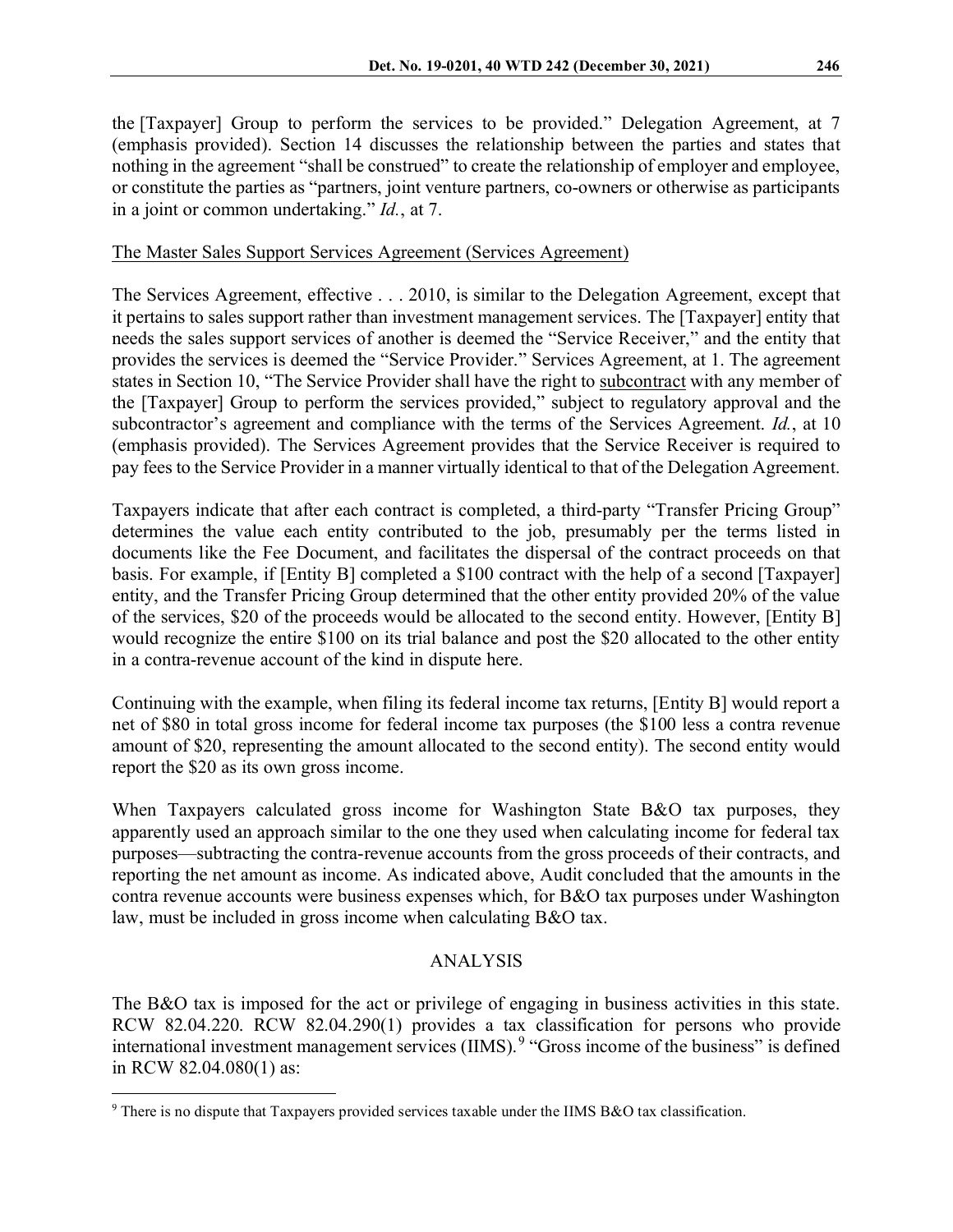RCW 82.04.080(1) (emphasis provided). B&O tax is a gross receipts tax rather than an income tax, and "gross income" for purposes of Washington B&O tax, unlike gross income in the federal tax context, includes gross proceeds of sales *without* deductions for expenses.

Taxpayers assert that the accounts at issue are transfer pricing accounts and that the amounts one Taxpayer allocates to another entity for the value of services that entity contributed to the completion of a contract should not be included as taxable gross income to the one allocating the funds. However, characterization of the accounts as transfer pricing accounts is not helpful to Taxpayers' position. We address the issue of transfer pricing in Det. No. 15-0277, 35 WTD 246 (2016), and explain:

Transfer pricing is a method used by controlled corporations to shift profits whereby affiliates charge each other for goods and services. *See* Treas. Reg. Section §1.482-7. The charges for these goods and services are gross income for one entity, and deducted as costs of goods sold or expenses for the affiliate to arrive at taxable income to compute income tax. *Id*. . . . Washington does not have an income tax, but subjects gross receipts and gross income to B&O tax without deducting costs of goods sold or business expenses paid to an affiliate. . . . There is no specific authority under Washington Excise Tax Law (Title 82 RCW), which allows a transfer pricing deduction. RCW 82.04.080 specifically provides that to determine gross income there is no deduction for costs of goods sold or other expenses.

Taxpayers assert that rather than one entity paying another as a business expense, they are sharing in the proceeds and that that the entries in the disputed accounts simply account for the relative value of the work each entity performed. However, although some entities contribute to the completion of a contract, this is not the same as the sharing of revenue as in a joint venture or partnership, which we note are expressly disallowed under the agreements.

Instead, in the transactions in dispute, only one [Taxpayer] entity entered into an agreement with the customer. Thus, only the contracting entity had the right to payment from the customer under the contract. It is clear that the contracting entity, whether it be [Entity A], [Entity B], or [Entity C], treated all receipts as its own. Each included the total gross receipts in its trial balance, reported the proceeds on its federal returns, and deducted from its gross income the amounts it transferred to the entity or entities who provided services under the agreement.

Washington generally treats transfer of consideration between persons as taxable transactions. RCW 82.04.030 defines "person" as:

[A]ny individual, receiver, administrator, executor, assignee, trustee in bankruptcy, trust, estate, firm, copartnership, joint venture, club, company, joint stock company, business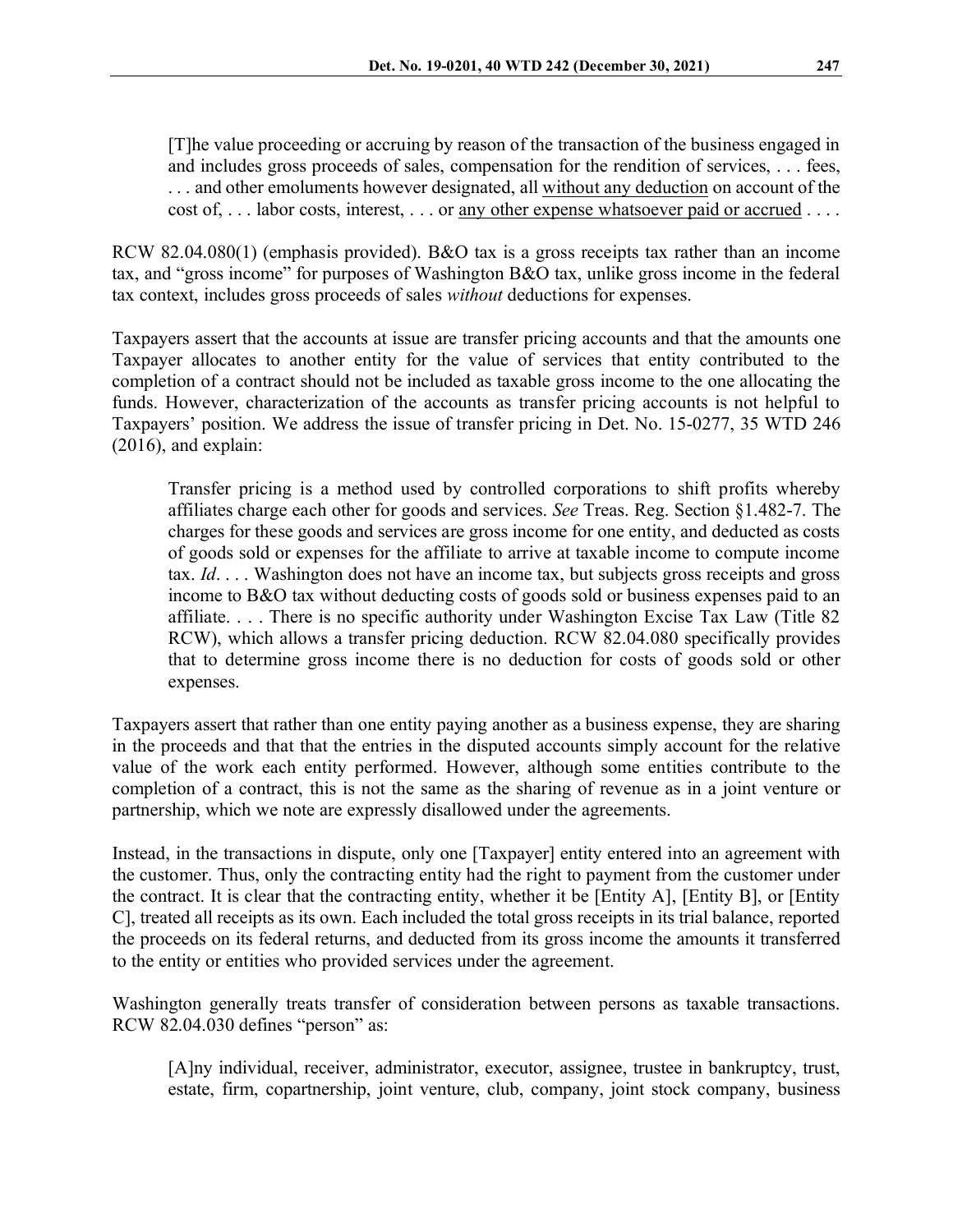trust, municipal corporation, political subdivision of the state of Washington, corporation, limited liability company, association, society, or any group of individuals acting as a unit, whether mutual, cooperative, fraternal, nonprofit, or otherwise and the United States or any instrumentality thereof.

Based on this definition and other related B&O tax statutes, Washington courts have respected the distinction between different persons engaging in business in Washington State, even though those persons may be affiliated with each other. *See, e.g., Impecoven v. Dep't of Revenue*, 120 Wn.2d 357, 841 P.2d 752 (1992) (independent contractor insurance agents affiliated with broker are not one "person" for B&O tax purposes and not "group of individuals acting as a unit" under RCW 82.04.030.); *Nordstrom Credit, Inc. v. Dep't of Revenue*, 120 Wn.2d 935, 845 P.2d 1331 (1993) (subsidiary formed by parent to finance parent's accounts receivable engaged in arms-length transaction with parent and was a separate "person" for B&O tax purposes); *American Sign & Indicator Corp. v. State*, 93 Wn.2d 427, 429, 610 P.2d 353 (1980) ("The tax liability of a corporation must be considered without regard to its relationship to a parent or subsidiary company or to the existence of common officers, employees, facilities, or stock ownership."). Thus, Washington law treats affiliated entities as different persons, each subject to B&O tax on their taxable activities. *See* RCW 82.04.220. There is no authority for interpreting "person" as including two affiliated entities that contract with each other.

The relationship between the contracting [Taxpayer] entity and its affiliates that provided labor and other resources is a relationship between two persons, and the exchange of consideration between the two creates the B&O tax liability at issue here. The contracting entity alone enters into the contract with the customer, and is entitled to the proceeds from the contract. The entities that assist the contracting entity are not in contractual privity with the customer. Instead, the contracting entity uses part of the proceeds from the contract to pay the subcontractors that provided the services necessary to complete the contract.

The "fee splitting" described in the Fees Document and the involvement of the "Transfer Pricing Group" is simply a method of evaluating how much the contracting [Taxpayer] entity, as Delegator or Service Receiver, should pay to the [affiliated] entity or entities that provided services as Delegatee or Service Provider, respectively, under the Delegation Agreement or Services Agreement.

As is typical in many contractor-subcontractor agreements, the Delegation Agreement and Services Agreement provide that the contracting entity acting in the role of Delegator or Service Receiver has the legal duty to pay the Delegatee or Service Provider, respectively. We note that both agreements use the term "subcontract." *See* Delegation Agreement, at 7 and Services Agreement, at 10, respectively. Such payments are business expenses that are part of the "gross income of the business" under RCW 82.04.080(1) that must be included in the contracting entity's measure of B&O tax, pursuant to Chapter 82.04 RCW.

Washington law does provide, in some instances, that payments can qualify as advances or reimbursements that are not taxable as gross income. However, that is not the case here. WAC 458-20-111 (Rule 111), the Department's administrative rule that addresses advances and reimbursements, indicates that the taxpayer has the burden of showing that it is acting solely as an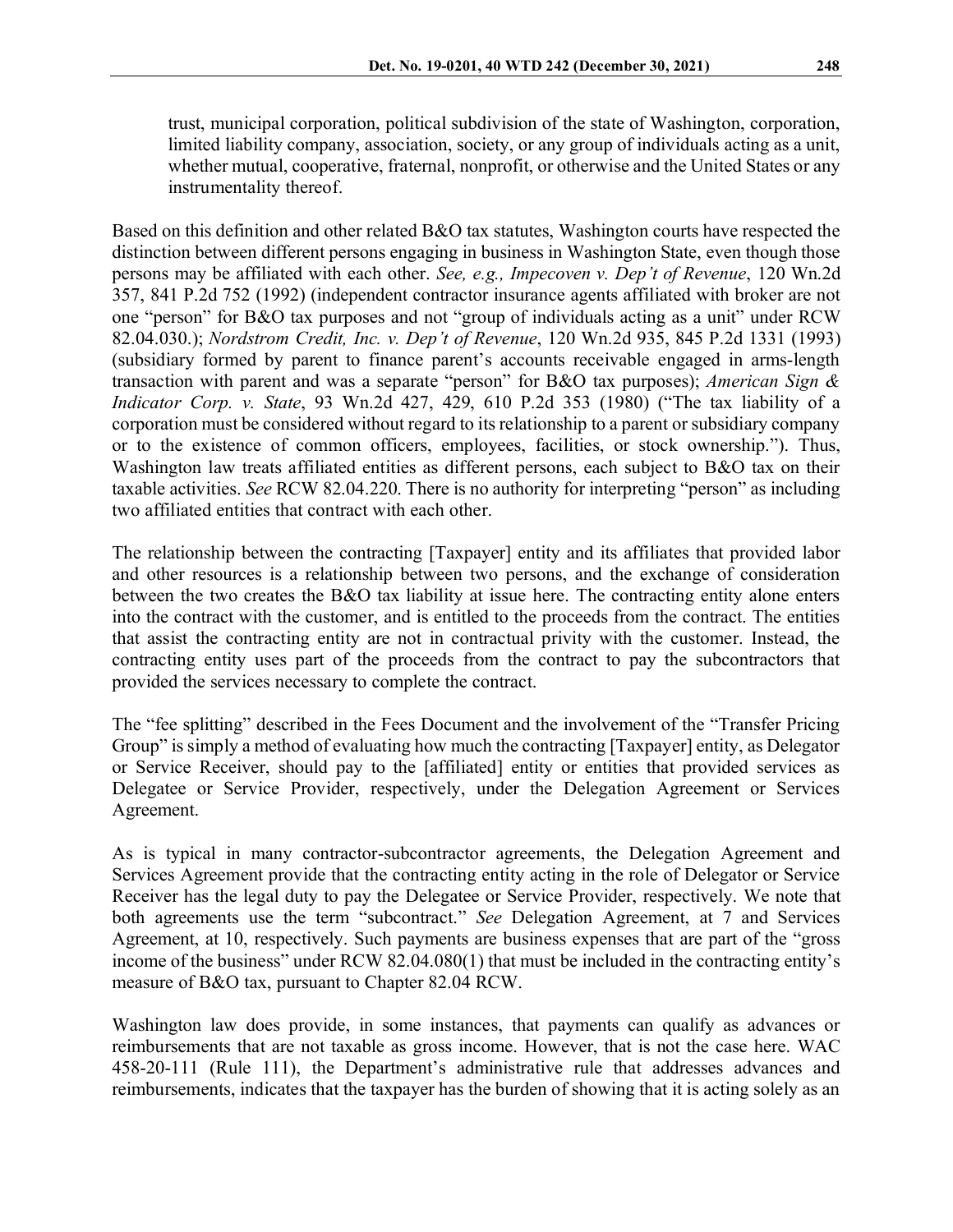agent on behalf of its customer with regard to payments to the subcontracting entities and has no liability other than that of an agent. *See, e.g., Washington Imaging Services, LLC v. Dep't of Revenue*, 171 Wn.2d 548, 555, 252 P.3d 885 (2011). [Rule 111 allows reimbursements to be excluded from gross income only "when the customer or client alone is liable for the payment of the fees or costs and when the taxpayer making the payment has no personal liability therefore, either primarily or secondarily, other than as agent for the customer or client." WAC 458-20-111]. In other words, by requiring the taxpayer to prove that its liability is solely agent liability, Rule 111 distinguishes payments a taxpayer makes towards its own costs of doing business, from those where it acts solely as an agent in collecting and remitting money to a third party on behalf of its

Here, Taxpayers have provided no evidence that the customer and Taxpayer are in agreement that the Taxpayer is acting solely as an agent with regard to the payments to the subcontracting [affiliated] entity. Moreover, none of the Taxpayers treats any part of the proceeds as advances or reimbursements from its customer for payment to third parties on the customer's behalf. Instead, as we describe above, they treat all receipts as their own. Further, Taxpayers are personally liable to the subcontracting entities for payment for their services, pursuant to agreements like the Delegation Agreement and the Services Agreement. Therefore, Taxpayers have not shown they meet the requirements under Rule 111 for the disputed payments to qualify as nontaxable advances or reimbursements.

client. RCW 82.04.080(1); Rule 111; *See, e.g., Washington Imaging Services,* 171 Wn.2d 548.

Taxpayers argue that they should not be taxed on their allocation of fees to other [affiliated] entities, because this constitutes impermissible "pyramiding" or double taxation of the same income. However, in the context of Washington tax law, this assertion is not supported by statute, administrative rule, or case law.

The Washington State Supreme Court states in *City of Seattle v. Paschen Contractors, Inc.,* 111 Wn.2d 54, 60, 758 P.2d 975 (1988), "[E]xposure to double taxation is not in itself evidence of unlawful discrimination." Similarly, "[t]here is no constitutional prohibition against double taxation, as applied to excise taxes." *Drury the Tailor v. Jenner,* [12 Wn.2d 508, 514, 122 P.2d 493](https://1.next.westlaw.com/Link/Document/FullText?findType=Y&serNum=1942123178&pubNum=0000661&originatingDoc=I826b6ac0f3dd11d9b386b232635db992&refType=RP&originationContext=document&transitionType=DocumentItem&contextData=(sc.Keycite))  [\(1942\).](https://1.next.westlaw.com/Link/Document/FullText?findType=Y&serNum=1942123178&pubNum=0000661&originatingDoc=I826b6ac0f3dd11d9b386b232635db992&refType=RP&originationContext=document&transitionType=DocumentItem&contextData=(sc.Keycite)) All taxpayers in this state are equally subject to the provisions of Title 82 RCW and, like Taxpayers, are subject to tax on their gross proceeds from their business activities in this state. RCW 82.04.220.

In Det. No. 16-0158, 36 WTD 038 (2017), we addressed the issue of transactions between related but separate legal entities. In that case, the taxpayer underwrote title insurance policies for a related entity and also earned management fee income for providing corporate and financial services for that entity. As we stated in that case:

The question of whether transactions between related entities are taxable is not new. As Excise Tax Advisory ("ETA") 3134.2009 states:

The Department has addressed the question of transactions between related entities on many occasions. . . . . WAC 458-20-203 (Rule 203) states: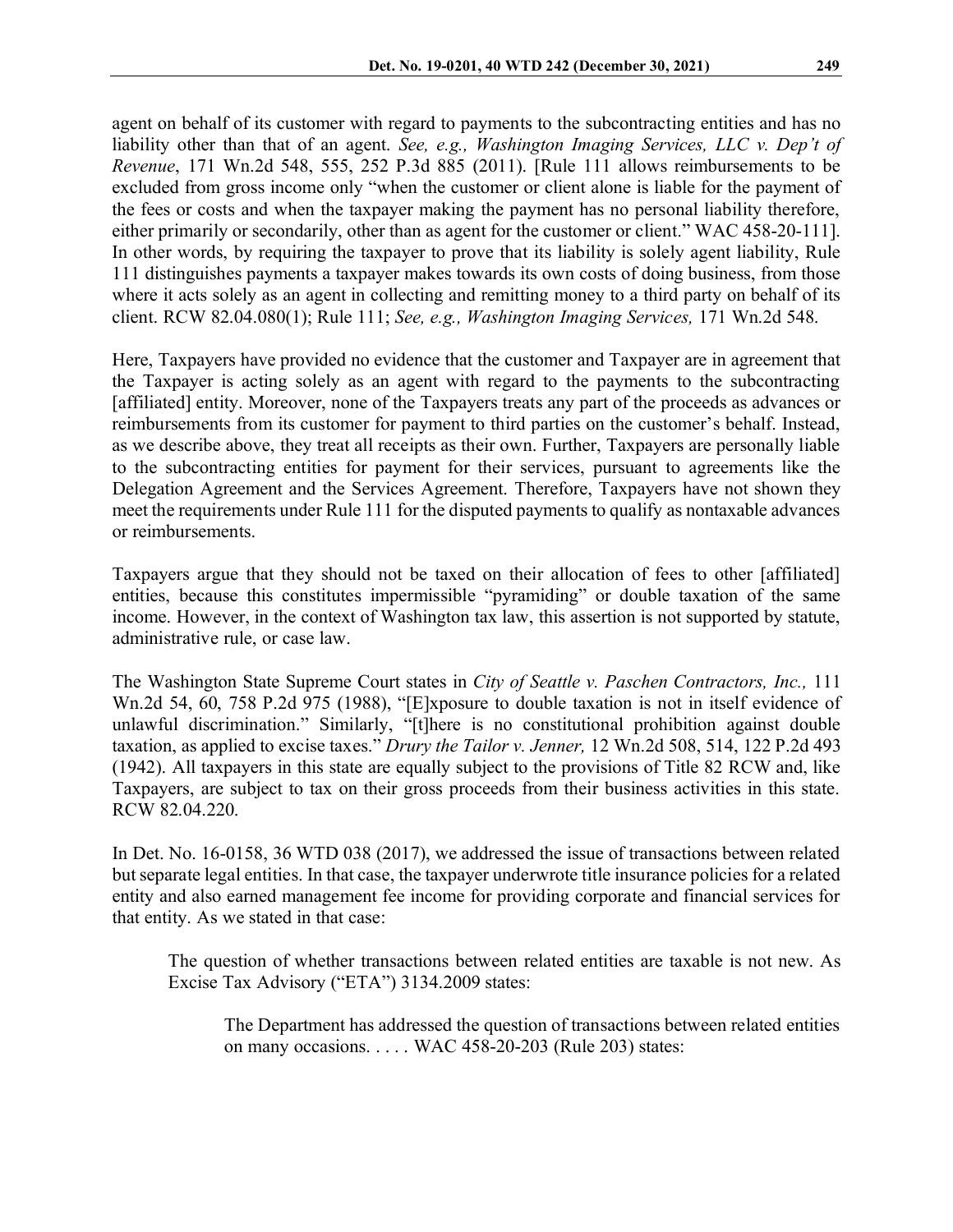Each separately organized corporation is a "person" within the meaning of the law, notwithstanding its affiliation with or relation to any other corporation through stock ownership by a parent corporation by the same group of individuals.

Each corporation shall file a separate return and include therein the tax liability accruing to such corporation. This applies to each corporation in an affiliated group, as the law makes no provision for filing of consolidated returns by affiliated corporations or for the elimination of intercompany transactions from the measure of tax.  $\ldots$ 

The principles of Rule 203 apply to all business organizations . . . . [*see also* RCW 82.04.030].

While intra-company transactions are not taxable (*see* WAC 458-20-201), business transactions between different persons are subject to taxation unless there is a specific deduction or exemption. The fact that entities are related does not change the fact that they are separate persons for tax purposes. Rule 203; *Washington Sav-Mor Oil Co. v. Tax Comm.*, 58 Wn.2d 518 (1961).

[*See also* ETA 3194.2015 ("Compensation for services is subject to B&O tax regardless of whether the services are provided by an affiliate or by an unrelated person.").]

36 WTD 038. Here, there are actually two taxable transactions. The first is the Taxpayer's sale of services to the *customer*, which is gross income only to the Taxpayer as the sole contracting [affiliated] entity. As we discuss above, gross income for Washington B&O tax purposes includes all gross proceeds, without deduction for expenses, including payment to the separate legal entities providing services. RCW 82.04.080(1).

The second transaction is the subcontracting entity's sale of its services to the *Taxpayer* under agreements like the Delegation Agreement or Services Agreement. The contract is not between the subcontracted affiliate and the customer. The subcontracting entity earns "compensation for the rendition of services" for the services it provides to the Taxpayer, which is included in the definition of "gross income of the business" under RCW 82.04.080(1). Such income is also subject to B&O tax, pursuant to RCW 82.04.220.

Taxpayers assert that not all income received from a contracting affiliate may be compensation for the rendition of services, and may include nontaxable bona fide dividends or distributions from a capital account. However, nowhere have Taxpayers shown they were assessed B&O tax on bona fide dividends or distributions from a capital account.

Taxpayers also cite *Getty Images v. City of Seattle* 163 Wn. App. 590, 260 P.3d 926, and Excise Tax Advisory 3194.2015, stating that the Department does not presume that a transfer of funds between affiliates is compensation for services, but rather must establish that the funds are compensation for services. Here, the facts show that there was a transfer of funds between [affiliated] entities, and that those funds were compensation the contracting entity paid to its . . .